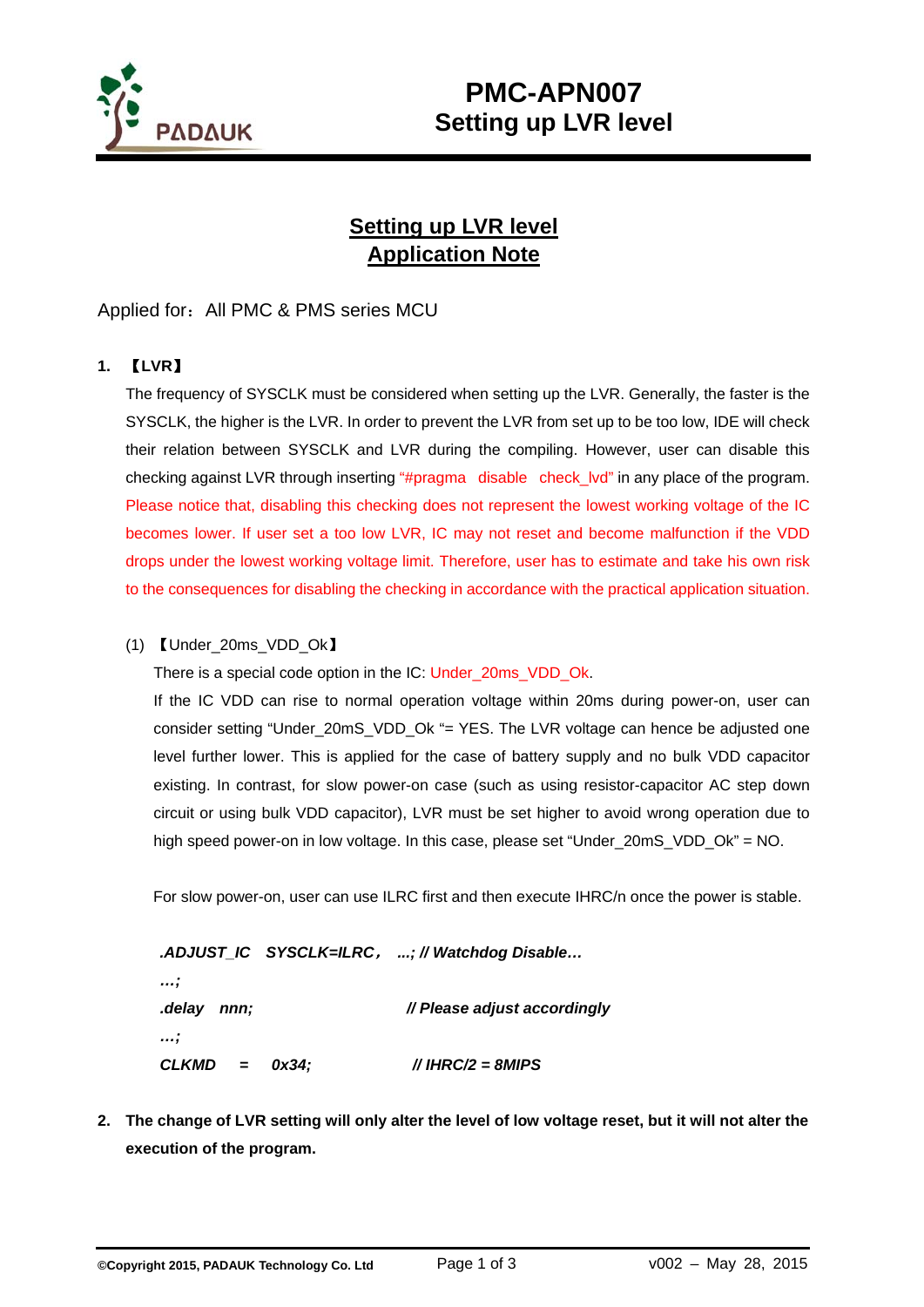

# **PMC-APN007 Setting up LVR level**

#### **3. To change LVR**

(1) Refer to "Execution" in IDE utility --> " Parameter of program" --> Open Code Option list, then choose LVR ( which is displayed as "LVD" as below diagram ) for the application. The diagram is shown as below :

| <b>OK</b>             |            | Cancel      |
|-----------------------|------------|-------------|
| Under 20mS VDD $0k_1$ | <b>LVD</b> | <b>FPPA</b> |
| $G$ No                | $C$ 4.0V   | $C$ 1-FPPA  |
| C Yes                 | $C$ 3.5V   | $G$ 2-FPPA  |
|                       | $G$ 3.0V   |             |
| Security              | $C$ 2.75V  |             |
| $G$ Enable            | $C$ 2.5V   |             |
| <b>Disable</b><br>C.  | $C$ 1.8V   |             |
|                       | $C$ 2.2V   |             |
|                       | $C$ 2.0V   |             |

(2) If LVR is set to be too low, an " ERROR" message will be displayed as below :

| <b>CHIP</b> | <b>PMC232</b><br><b>{PADAUK CADE APTIAN</b>          |                                         |                  |    |                        |
|-------------|------------------------------------------------------|-----------------------------------------|------------------|----|------------------------|
|             | .Code_Option<br>.Code Option<br>.Code Option         | Under 20mS UDD Ok<br><b>FPPA</b><br>LUD | $2-FPPA$<br>3.00 | No | // Maximum performance |
|             | ecti\Projecti.PRE(4): .Code_Option : LUD is too low. |                                         |                  |    |                        |

(3) If IC can rise to the normal operation voltage within 20 ms during power-on, user can choose LVR within one level lower through IDE utility : " Execution" -->" Parameter of program" --> Open Code Option list, then choose " Yes" in " Under 20mS VDD Ok" . Please refer to below diagram :